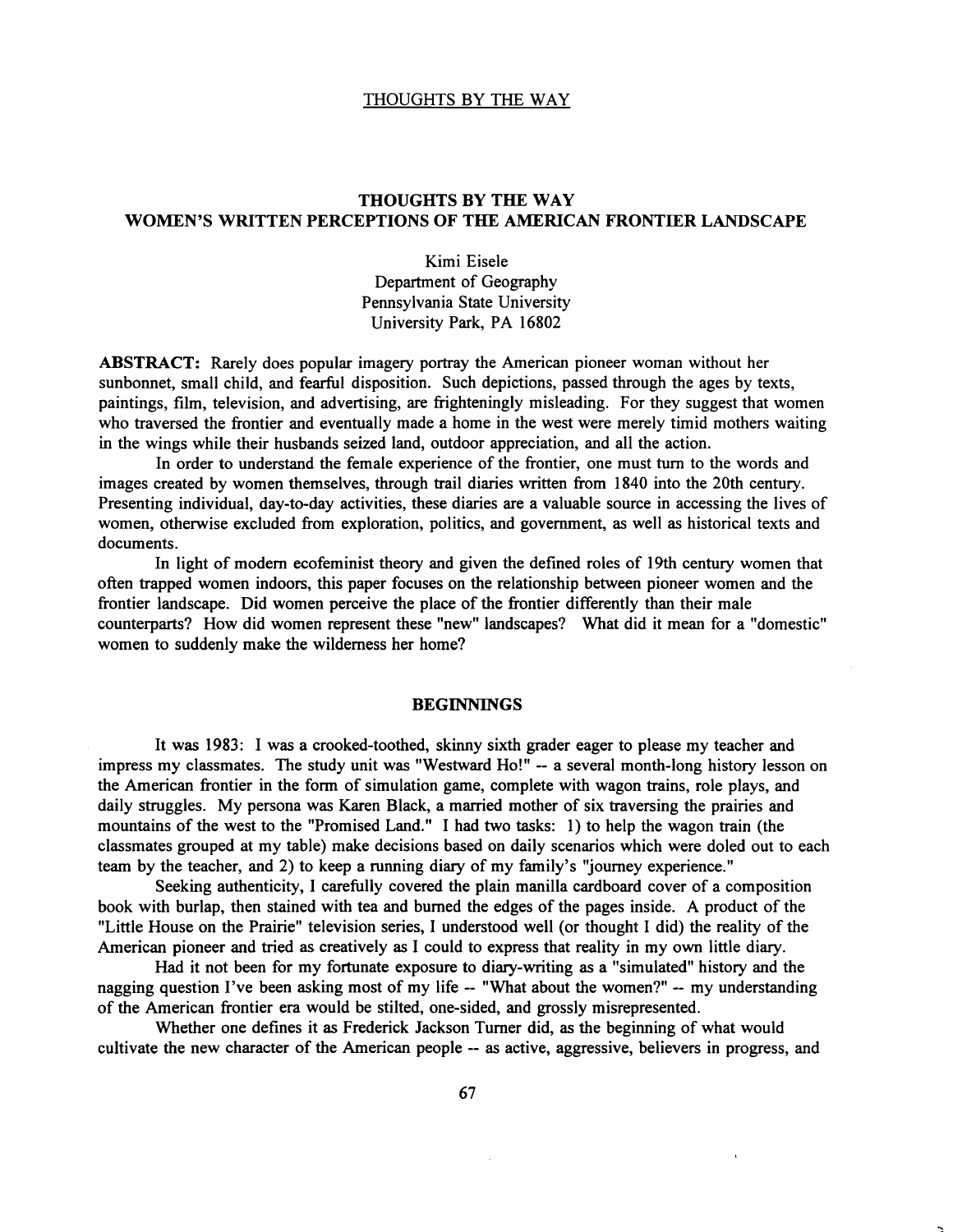ultimately democratic -- the Euro-American migration to and the settlement of the frontier will always be an important part of American history. Unfortunately, it is a part plagued by myth and stereotype. From high school history texts to 19th century romantic oil paintings to Hollywood's "Westerns" to Marlboro Man advertising, Americans have been presented with a glorified Western frontier space, complete with fringed-legged cowboys, painted Indians, stampeding buffalo, and sunbonnetted women.

Traditionally the frontier has been studied economically, politically, and spiritually -- as a time period in which white men were encouraged to rebel against eastern conservatism and create new policies in new places. While a valid method of study, it is decisively incomplete. The frontier "place" and period had not (until recently) been studied in terms of home, family, culture, and social organization -- spheres frequented, dominated, and defined (whether or not by choice is a different matter) by 19th century Euro-American women.

When and if we find, through medium mentioned above, images of the American pioneer woman, she will likely be portrayed with sunbonnet on her head and a small child on each arm. If we are fortunate enough to read about her, she will be labelled the gentle tamer, the helpmate, the hellraiser, the mother.<sup> $1$ </sup> Women who did not fit these images, "such as prostitutes, suffrage proponents, and pseudo-men were essentially dismissed by being reduced to outright caricatures."<sup>2</sup>

Such images are "passive," presented to us primarily through the analyses, writings, and art of men. To learn about how women perceived the frontier, we must examine more than what has been presented (by men) as the female role in that space. We must consider the female perception of that space by looking at the "active" portrayals -- done by women themselves -- of western women and the frontier space. This paper examines women's perceptions based on what they recorded in trail diaries from 1840 into the early 20th century.

Particularly of interest, and the focus of this paper, is the female perception of the frontier landscape. While women of today seem to be pursuing respect and justice for the environment through the notion of ecofeminism (linking it to the pursuit of equality and justice for women), women of the 19th century were limited by societal expectations that held them within a "cult of domesticity." Discouraged from spending time outdoors, 19th century women were expected to perform certain tasks and had little, if any, relationship with the natural world.

This in mind, how did women who went west perceive (and write about) the frontier landscape they encountered. Were women's unfamiliarities, fears, and struggles manifested in their written descriptions of the terrain over which they and their children crossed? Or did women express a new understanding of the natural world in which they found a sense of freedom not felt before?

### DIARIES **OF THE FRONTIER**

Over eight hundred published and catalogued diaries and journey logs "tell" of the emigration to the American West.<sup>3</sup> Beyond relaying personal accounts of an event, as most diaries do, the journals of the westward journey open up a world essentially invisible during the 19th century -- that of women. Through their diaries we learn what women's primary roles were in the overland journey and how women perceived the people and landscape they encountered. By studying these diaries we also explore time and place in a way that traditional history and geography often ignores -- through the day to day experience of individuals.

While geographers have looked to the non-traditional sources of novel and autobiography to study place, they have rarely examined personal diaries, which reveal subtleties and detail that other sources may not. Frequently viewed as a "problem" when putting together histories, accounts of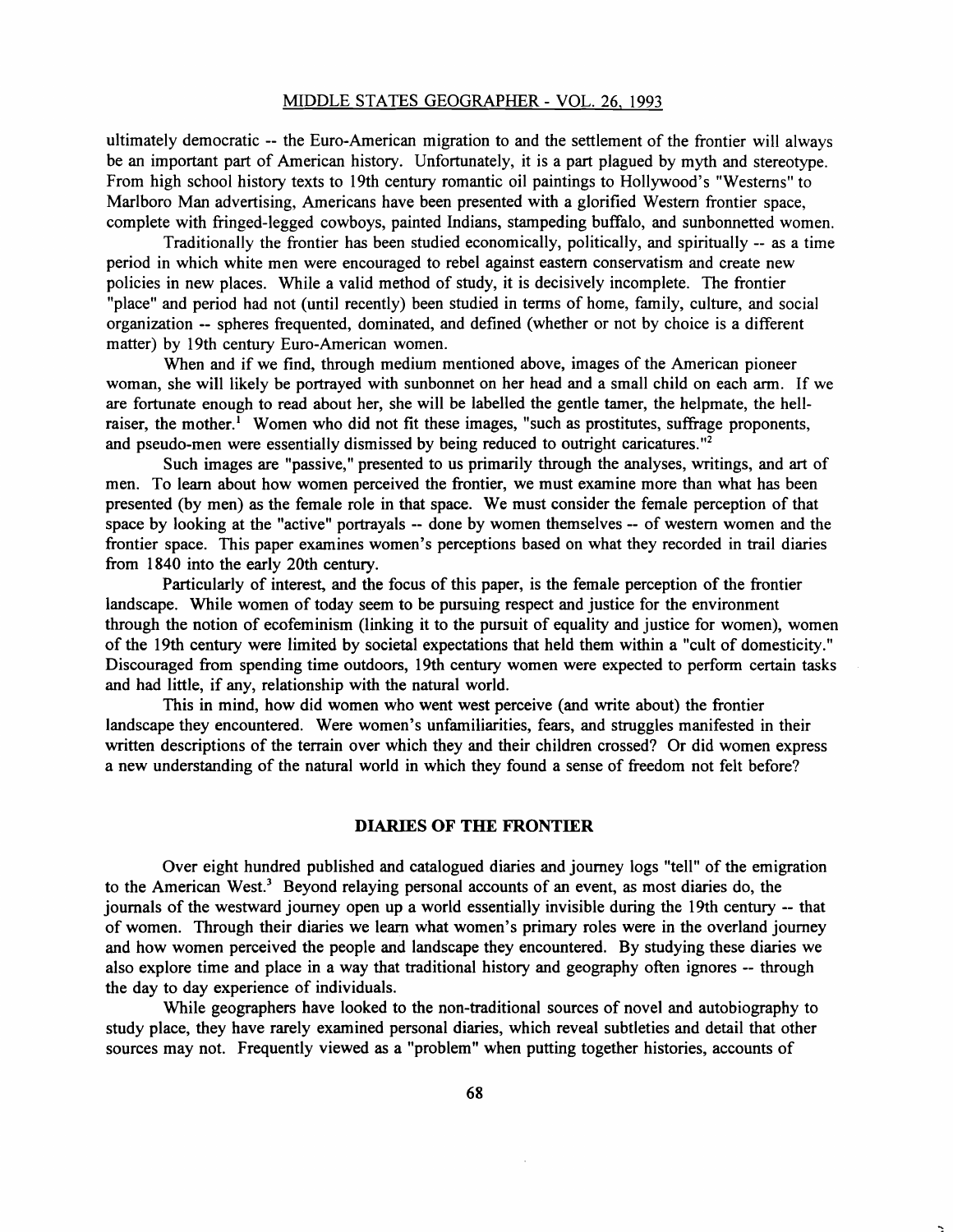singularities, particular moments, and personal responses are valuable because of their inclusiveness. Claiming that "American pioneers" perceived the land in one way may be misrepresenting the perceptions of certain "outlying" individuals for the sake of a smooth, wholistie-sounding argument.

Women's trail diaries are of interest particularly because in many cases they were meant to be read by friends and family in the east once their writers had reached the "land of milk and honey." As a result, women often recorded the terrain over which they crossed with great detail.

### WOMEN'S PRECONCEPTIONS OF LANDSCAPE

Undoubtedly, women who went west took with them a set of preconceptions shaped by the values and mores of the society in which they lived. One thing to recognize when examining women's perception of land is the traditional association between women and nature (read: Mother Earth; "virgin" territories; "fertile" land; "her" waters, mountains, rivers). Such writing and speaking about the land prevailed European discourse long before "Americans" set forth across the "Great American Desert." (Interestingly, Europe and Asia are named after women, though America is not.) Historian Annette Kolodny suggests that such a "gendering of the land as feminine" was a habit that "became the vocabulary of everyday reality with the creation of America, and nowhere more prevalently than with American migration westward."<sup>4</sup>

However, Vera Norwood writes that, "Dominant (male) modes of describing the American environment (which envisioned the land as a woman to be tamed and/or enjoyed) were not viably part of women's vocabulary.<sup>"5</sup>

While the western frontier has been presented as a place where one could tum dreams to reality, start anew, and seize economic wealth and spiritual success, it may not have been perceived this way by women pioneers. Undoubtedly, women's perceptions were shaped by spheres and domains to which they belonged. Though women's overland diaries reveal much about trail life and about women's responses to frontier landscape, they must be read with cultural restrictions in mind. In other words, defined by their culture and era, women's writing (even within journals) may not always reveal what women really believed, but instead, what women were permitted to express. Women therefore viewed and wrote about the landscape through a particular "languagescape" which was defined not only by their own fantasies and needs, but by the fantasies and needs of men.<sup>6</sup>

Additionally at play were the societal expectation of women during that era. One expects that the "wildness" of the frontier offered surprises to men and· women alike, and often forced a whole new way of life (especially on the overland trail) for both genders. However, of the women that made the trip, the many went against their will, leaving behind the domestic comforts that had been taught to them for centuries. The hardships encountered by pioneering women, unleashed into a domain of difficult manual labor and mental tests, were completely foreign to them.

These preconception, combined with existing associations and dominant written and oral ways of describing nature as woman, certainly left grand implications on westward women who suddenly had to relate to the land in a way they hadn't before.

### WOMEN'S PERCEPTIONS OF LANDSCAPE

Though female pioneers undoubtedly shared some common experiences, there was no typical overland journey. Women faced different daily challenges, coped in different ways, and expressed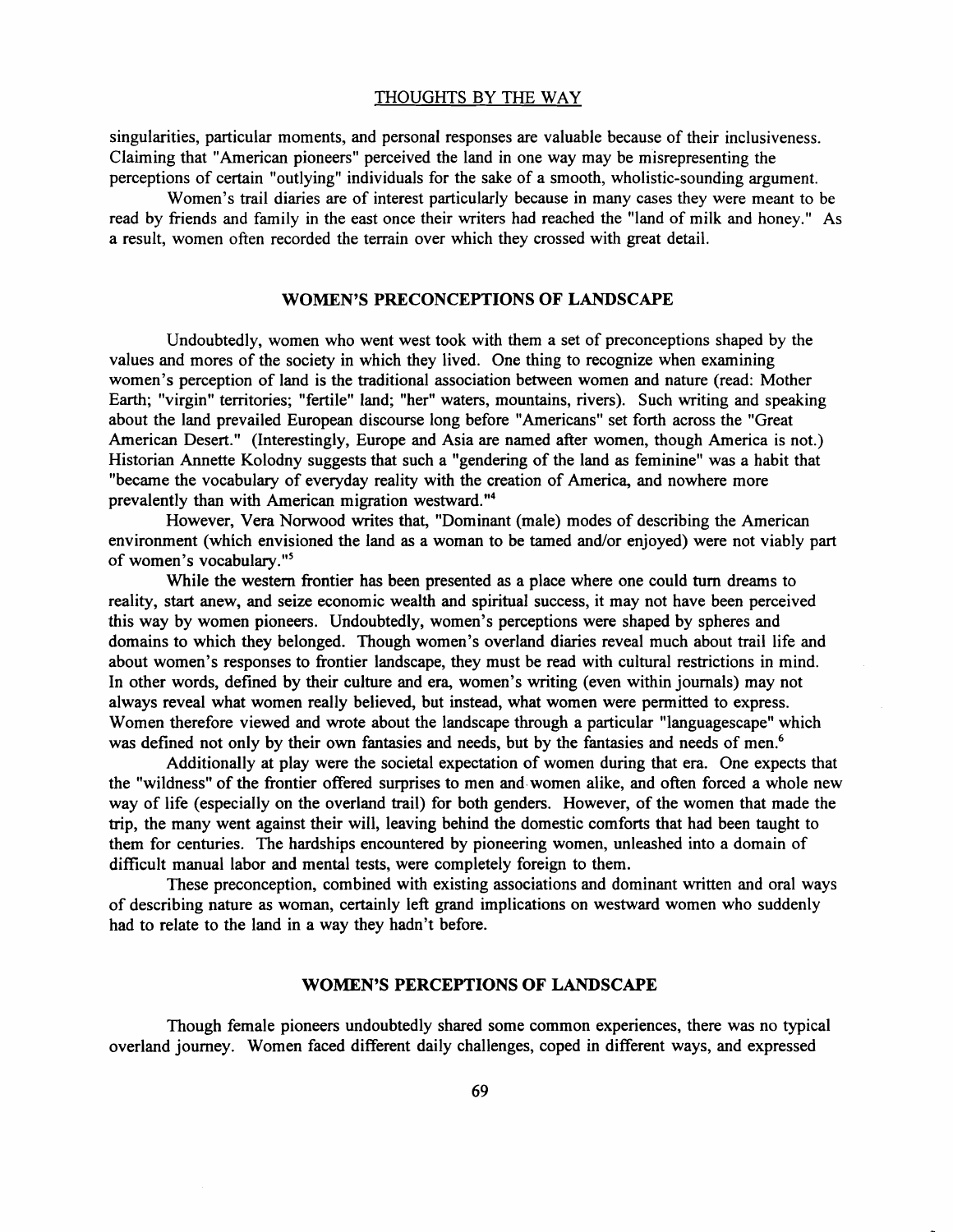#### MIDDLE STATES GEOGRAPHER - VOL. 26, 1993

different perceptions of the frontier landscape. In analyzing such responses, one ultimately might question whether or not there exists an inherent difference in the way men and women view the natural landscape: Currently, this is a popular topic among modem theorists, writers, artists, and photographers. While this paper doesn't draw a distinct line between the environmental sensibilities of men and women, it does propose that on the frontier, based on their different societal roles and duties, women and men perceived the frontier wilderness differently.

In considering the woman's view of the frontier, we must recognize that the place of the frontier was an unusual one. It was ever-changing, shrinking, and moving, as were women's perceptions of it. Historian Ray Billington defines the frontier as a place and a process, "where a low man-land ratio and unusually abundant, unexploited, natural resources provided an unusual opportunity for self-advancement."7

This explanation is of interest because it assumes that travelers and settlers of the frontier "place" were interested in exploiting the abundant, untapped natural resources. But Kolodny writes,

Massive exploitation and alteration of the continent do not seem to have been part of women's fantasies. They dreamed, more modestly, of locating a home and a familial human community within a cultivated garden.<sup>8</sup>

If this was indeed the case, and women dreamed only of a "cultivated garden," might the landscape of much of America be different today had women been in control?

Because many women, prior to departing, read the propaganda and guidebooks describing the west as beautiful, sublime and majestic, it is not surprising that women expressed awe and admiration for the natural landscape. For one thing, most of them had never witnessed scenery like that of the west before. Moreover, while such guidebooks revealed a great deal about navigation, travel routes, hunting options, Indian encounters, they told little about how to build fires from buffalo chips, wash, sew, or keep track of children -- duties expected of most pioneer women. Therefore, women were forced to adapt, remaining in their existing roles, to a completely foreign, "wild" environment. Since most women were expected to cook and wash, as they had at home, they had to learn to gather buffalo chips for fuel and use stones to pound dirt out of clothing. Hardly easy tasks.

Though categorizing runs the risk of overgeneralizing, women's perceptions can be analyzed in several ways. Certainly one must consider the many factors which influenced how a woman viewed the experience as a whole. How old a woman was, her purpose in making the trip, and the particular trail conditions on the day the entry was made certainly influenced the way women wrote about the frontier.

Though likely assigned special duties and chores, girls traveling with their families probably had fewer responsibilities than their fathers, mothers, and older siblings. Thus, they could meander off the trail more often and spend more time writing in their journals. Thus, while the diary of a mother of six might seem a dry, emotionless record of the elements, the number of graves passed, and miles traveled, the diary of a 13-year-old girl might contain lengthy descriptions and personal feelings about the day's events and scenery.

Fourteen-year-old Sallie Hester, who traveled to California in 1849 with her parents, two brothers, and a sister, writes,

Several of us climbed this mountain -- somewhat perilous for youngsters not over fourteen. We made our way to the very edge of the cliff and looked down. We could hear the water dashing, splashing and roaring as if angry at the small space through which it was forced to pass. We were gone so long that the train was stopped and men sent out in search of us.<sup>9</sup>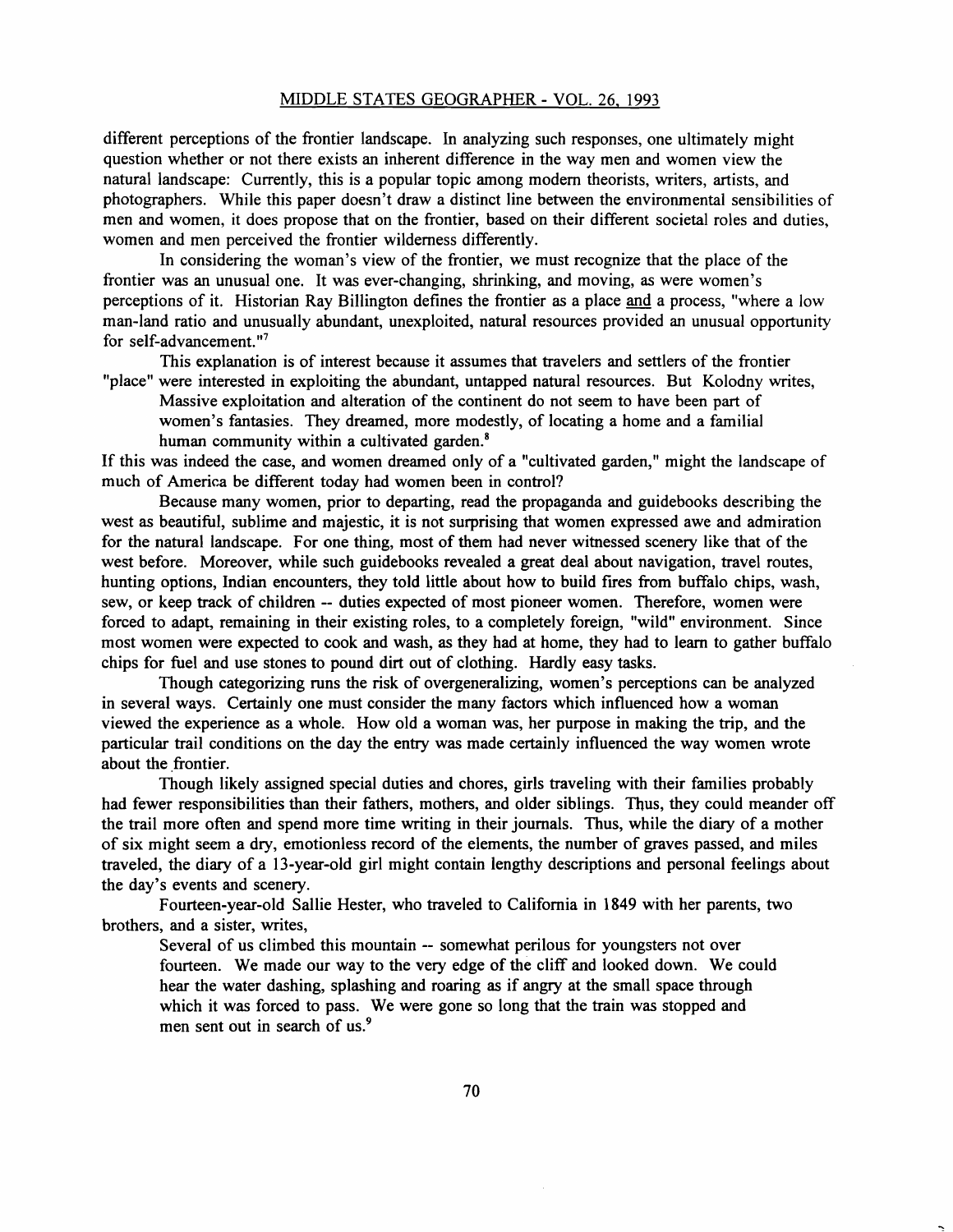Though exceptions exist, this type of adventurousness was typical within the 20 or more diaries of this study written by young girls.

While the majority of women pioneers went west with their husbands in search of fertile land, others were missionaries who went to convert Native Americans, military wives who traveled with their husbands to various forts, or single schoolteachers who went to make a new life for themselves. A woman's purpose in traveling west also colored her perception. Twenty-three-year-old Maria Holst Pottsmilk traveled west in 1905 with a 16-coach train of "Happy Methodists and schoolteachers." She writes about the Rockies in her reminiscence,

A prairie girl who had never seen even such rocky formations as the Black Hills, I

was now among the loftiest and most dominating mountains in the United States. I

stood in awe of those rugged rocks up in the sky. In the presence of the mighty

pinnacles and cavernous depths I became aware of my inability to comprehend the meaning of all the wonders about me -- the cause of this wild grandeur.<sup>10</sup>

Likely excited about her future and traveling relatively comfortably, Pottsmilk is able to express such a positive reaction to her environment.

Finally, trail conditions and the time and place of a woman's entry affected how she reacted to her surroundings.

Certainly diary entries made at the trip's beginning differed from those made after four months of travel when a wagon train would likely be crossing the Continental Divide.

Eighteen-year-old Esther Belle Hanna, a missionary who traveled west in 1852 with her husband, wrote this early on in the journey, "Got along comfortably last night -- heard wolves howling very near us, the first I ever heard, they make a singular, mournful noise." From this, one can infer that Hanna was comfortable with traveling and, expressing no apparent fears, impressed with the "call of the wild." Later in her diary, however, the toil of travel begins to take its toll. She writes,

Travelled 15 miles today over the most torturous road I ever could have imagined, nothing but rock after rock. The country all along presents the most barren appearance nothing but sage ... The sun has been oppressively hot all day and I am wearied and suffering from jolting over rocks which has given me a severe headache.<sup>11</sup>

Other women also expressed boredom with the frontier landscape at times and certainly after many long months of travel a tired women tending sick family members and wearied oxen might not be overjoyed at the sight of towering mountains.

Noteworthy, in addition, is the extent to which women focused on the "wildness" of the frontier in their diaries. Some women were frequently bothered by the absence of civilization and entered any and all sightings of recognizable domestic features

-- homes, army forts, even rock formations that looked like homes or churches. Others made sure to remark on the quality of land beneath them, keeping in mind the life they would soon make and the development that would take place once they arrived.

On the other end of the spectrum, however, are the women who were impressed by the untouched landscape and found beauty in all its wildness. These women, in most cases young girls, who were rejuvenated and excited by their new "uncivilized" surroundings reveal an unexpected side of women pioneers not presented by traditional sources.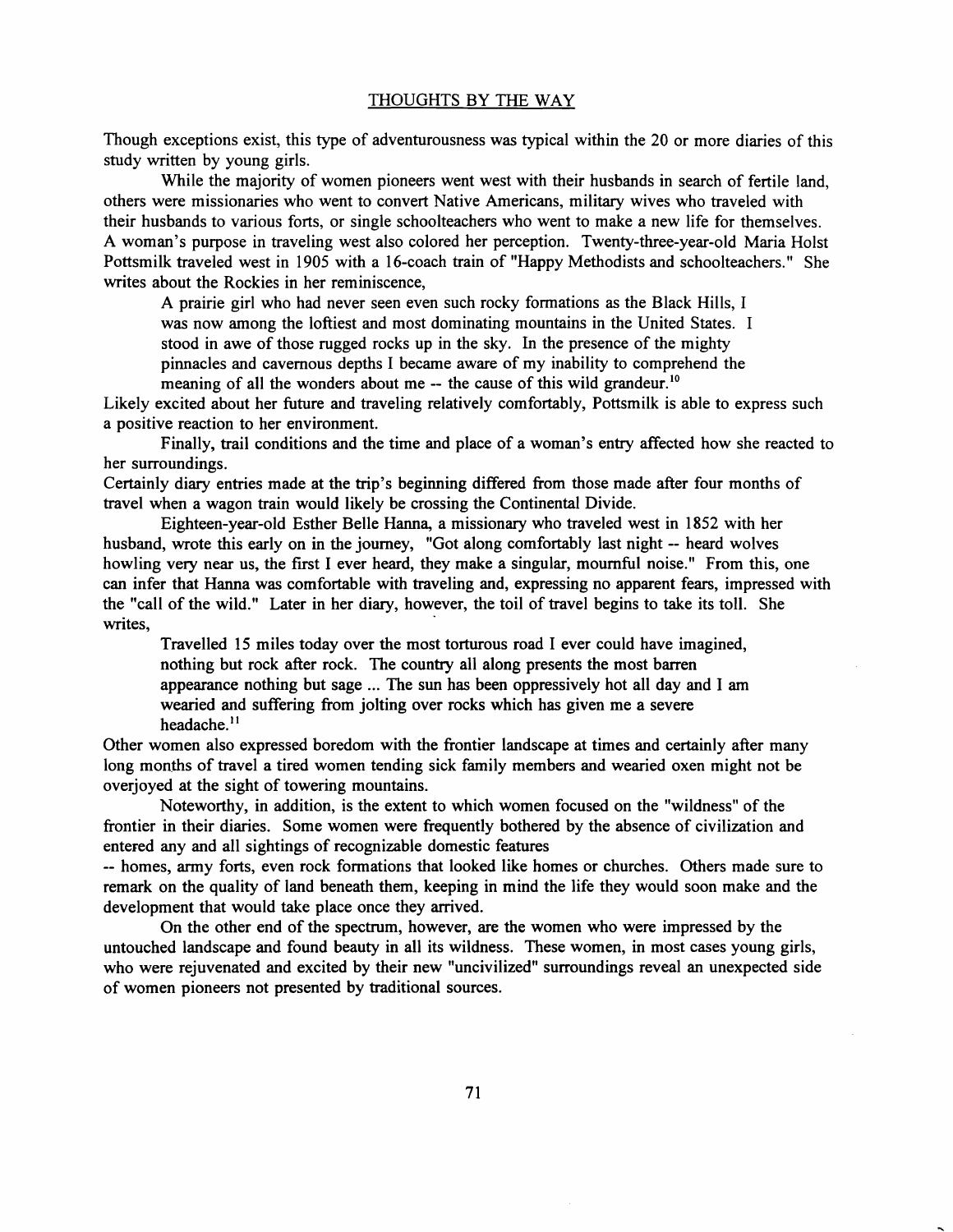# MIDDLE STATES GEOGRAPHER - VOL. 26. 1993

## **CONCLUSION**

Such is the variety illustrated by women's diaries and reminiscences of the frontier era. Expected to uphold their 19th century homemaking duties in a completely foreign, outdoor environment, pioneer women learned how to be resourceful with what the natural world offered them. The land was their resource, and could not always be something at which to marvel and appreciate. For some, however, it offered strength, rejuvenation, and a new perspective.

Accounts of individuals, diaries remind us that just as no two pioneer women were alike, neither were any two overland journeys. Women came from different backgrounds, crossed the land for different reasons, and ultimately perceived and expressed their experiences in different ways. Studying the female experience through female writing however might be as close to the truth one may come, remembering that even women's private writings were shaped by societal constructs and what was "expected." Perhaps, as Kolodny purports, women's ideas about settlement were less grandiose, limited to the small private spaces of personal gardens. Perhaps, instead, women were just as eager as their male counterparts to transform the natural western landscape into a civilized scene, complete with fluffy curtains and picket fences. Likely, there were women from both spectrums and many in between. In any case, modem historians and geographers must celebrate women's personal stories as sources which collectively present a thorough, more inclusive picture of the American frontier period and place.

#### **Notes**

1. See Dee Brown's The Gentle Tamers: Women of the Old Wild West, University of Nebraska Press, 1958. Though Brown's study offered the first overview and analysis of women in the west, it "essentially provided an elaboration of an older male image of western women, one which still dominates literature and the classroom." (For an extensive discussion, see Joan Jensen's and Darlis Miller's essay: "The Gentle Tamers Revisited: New Approaches to the History of Women in the American West," Pacific Historical Review, 49 (May 1980), pp.173-213.

2.Riley, Glenda. The Female Frontier. University Press of Kansas. 1988. p.5.

3.Schlissel, Lillian. Women's Diaries of the Westward Journey. p.IO.

4. Kolodny, Annette. The Lay of the Land. p.9.

5.Norwood, Vera. "Women's Place: Continuity and Change in Response to Western Landscapes." Western Women: Their Land, Their Lives. p.162.

6.Norwood and Monk. Western Women: Their Land, Their Lives. p.162.

7.Billington, Ray A. America's Frontier Heritage. New York, 1966. p.25.

8.Kolodny, p.xiii.

9.Hester, Sallie. "The Diary of a Pioneer Girl." Covered Wagon Women, Vol. 1.

10.Pottsmilk, Maria M. Holst. "Life Story of an Oregon Immigrant-1905." p.42.

I 1.Hanna, Esther Belle. "Journal of Esther Belle Hanna." p.4,22.